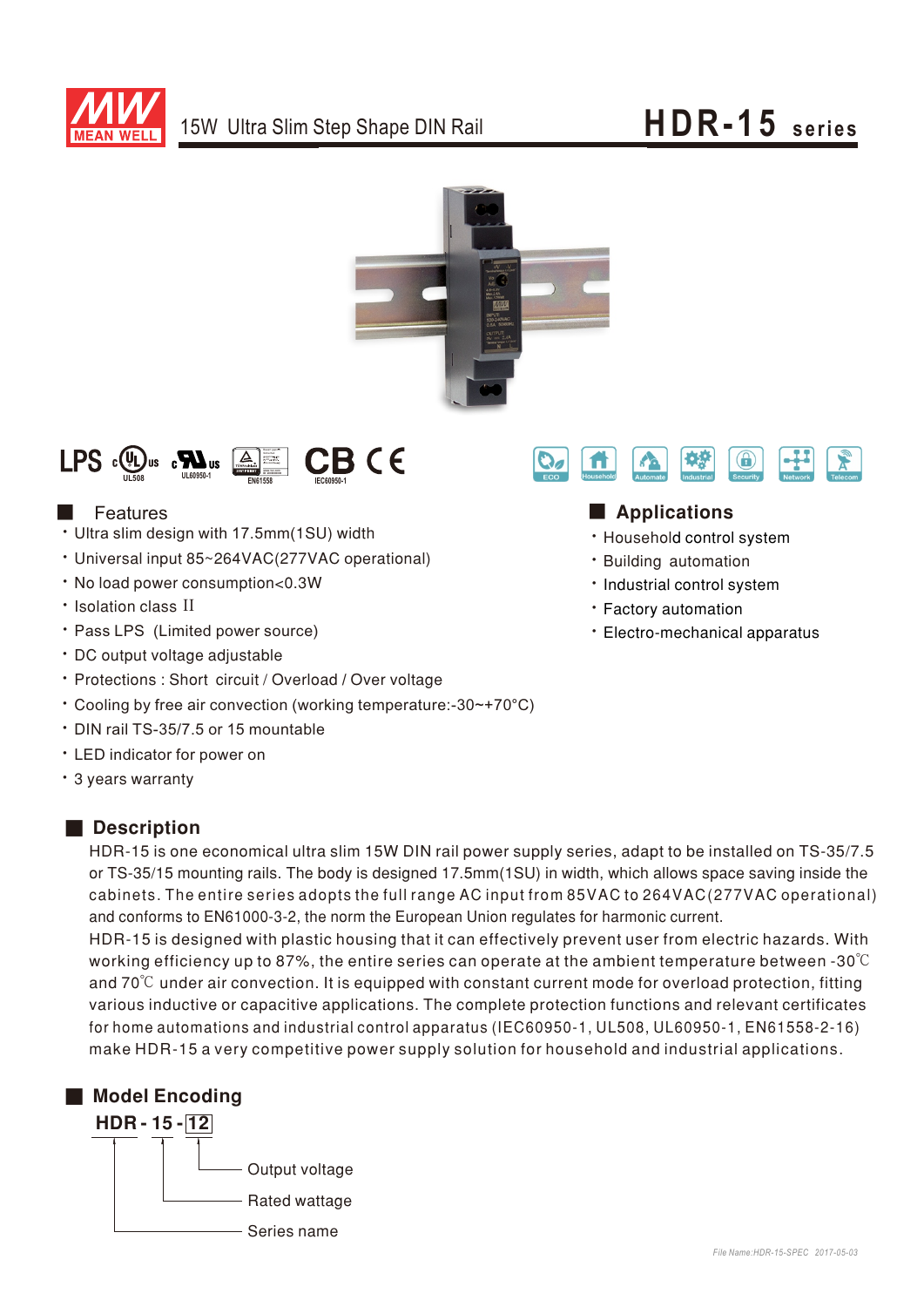

### **SPECIFICATION**

| <b>MODEL</b>        |                                      | <b>HDR-15-5</b>                                                                                                                                                                                                                                                                                                                                                                                                                                                                                                                                                                                                                                                                                                                                                                                                                                                                         | HDR-15-12                                                       | HDR-15-15                                                                                            | <b>HDR-15-24</b>                                   | <b>HDR-15-48</b>  |  |
|---------------------|--------------------------------------|-----------------------------------------------------------------------------------------------------------------------------------------------------------------------------------------------------------------------------------------------------------------------------------------------------------------------------------------------------------------------------------------------------------------------------------------------------------------------------------------------------------------------------------------------------------------------------------------------------------------------------------------------------------------------------------------------------------------------------------------------------------------------------------------------------------------------------------------------------------------------------------------|-----------------------------------------------------------------|------------------------------------------------------------------------------------------------------|----------------------------------------------------|-------------------|--|
|                     | <b>DC VOLTAGE</b>                    | 5V                                                                                                                                                                                                                                                                                                                                                                                                                                                                                                                                                                                                                                                                                                                                                                                                                                                                                      | 12V                                                             | 15V                                                                                                  | <b>24V</b>                                         | 48V               |  |
|                     | <b>RATED CURRENT</b>                 | 2.4A                                                                                                                                                                                                                                                                                                                                                                                                                                                                                                                                                                                                                                                                                                                                                                                                                                                                                    | 1.25A                                                           | 1A                                                                                                   | 0.63A                                              | 0.32A             |  |
|                     | <b>CURRENT RANGE</b>                 | $0 - 2.4A$                                                                                                                                                                                                                                                                                                                                                                                                                                                                                                                                                                                                                                                                                                                                                                                                                                                                              | $0 - 1.25A$                                                     | $0 \sim 1A$                                                                                          | $0 - 0.63A$                                        | $0 - 0.32A$       |  |
| <b>OUTPUT</b>       | <b>RATED POWER</b>                   | <b>12W</b>                                                                                                                                                                                                                                                                                                                                                                                                                                                                                                                                                                                                                                                                                                                                                                                                                                                                              | <b>15W</b>                                                      | <b>15W</b>                                                                                           | 15.2W                                              | 15.4W             |  |
|                     | RIPPLE & NOISE (max.) Note.2 80mVp-p |                                                                                                                                                                                                                                                                                                                                                                                                                                                                                                                                                                                                                                                                                                                                                                                                                                                                                         | 120mVp-p                                                        | 120mVp-p                                                                                             | $150mVp-p$                                         | 240mVp-p          |  |
|                     | <b>VOLTAGE ADJ. RANGE</b>            | $4.5 - 5.5V$                                                                                                                                                                                                                                                                                                                                                                                                                                                                                                                                                                                                                                                                                                                                                                                                                                                                            | $10.8 - 13.8V$                                                  | $13.5 - 18V$                                                                                         | $21.6 - 29V$                                       | $43.2 \sim 55.2V$ |  |
|                     | <b>VOLTAGE TOLERANCE Note.3</b>      | ±2.0%                                                                                                                                                                                                                                                                                                                                                                                                                                                                                                                                                                                                                                                                                                                                                                                                                                                                                   | ±1.0%                                                           | ±1.0%                                                                                                | ±1.0%                                              | ±1.0%             |  |
|                     | <b>LINE REGULATION</b>               | ±1.0%                                                                                                                                                                                                                                                                                                                                                                                                                                                                                                                                                                                                                                                                                                                                                                                                                                                                                   | ±1.0%                                                           | ±1.0%                                                                                                | ±1.0%                                              | ±1.0%             |  |
|                     | <b>LOAD REGULATION</b>               | ±1.0%                                                                                                                                                                                                                                                                                                                                                                                                                                                                                                                                                                                                                                                                                                                                                                                                                                                                                   | ±1.0%                                                           | ±1.0%                                                                                                | ±1.0%                                              | ±1.0%             |  |
|                     | <b>SETUP, RISE TIME</b>              |                                                                                                                                                                                                                                                                                                                                                                                                                                                                                                                                                                                                                                                                                                                                                                                                                                                                                         | 2000ms, 80ms/230VAC 2000ms, 80ms/115VAC at full load            |                                                                                                      |                                                    |                   |  |
|                     | <b>HOLD UP TIME (Typ.)</b>           | 12ms/115VAC at full load<br>30ms/230VAC                                                                                                                                                                                                                                                                                                                                                                                                                                                                                                                                                                                                                                                                                                                                                                                                                                                 |                                                                 |                                                                                                      |                                                    |                   |  |
|                     | <b>VOLTAGE RANGE</b>                 | 85 ~ 264VAC (277VAC operational)<br>120 ~ 370VDC (390VDC operational)                                                                                                                                                                                                                                                                                                                                                                                                                                                                                                                                                                                                                                                                                                                                                                                                                   |                                                                 |                                                                                                      |                                                    |                   |  |
|                     | <b>FREQUENCY RANGE</b>               | $47 \sim 63$ Hz                                                                                                                                                                                                                                                                                                                                                                                                                                                                                                                                                                                                                                                                                                                                                                                                                                                                         |                                                                 |                                                                                                      |                                                    |                   |  |
| <b>INPUT</b>        | <b>EFFICIENCY (Typ.)</b>             | 80%                                                                                                                                                                                                                                                                                                                                                                                                                                                                                                                                                                                                                                                                                                                                                                                                                                                                                     | 85%                                                             | 85.5%                                                                                                | 86%                                                | 87%               |  |
|                     | <b>AC CURRENT (Typ.)</b>             | 0.5A/115VAC                                                                                                                                                                                                                                                                                                                                                                                                                                                                                                                                                                                                                                                                                                                                                                                                                                                                             | 0.25A/230VAC                                                    |                                                                                                      |                                                    |                   |  |
|                     | <b>INRUSH CURRENT (Typ.)</b>         | COLD START 25A/115VAC<br>45A/230VAC                                                                                                                                                                                                                                                                                                                                                                                                                                                                                                                                                                                                                                                                                                                                                                                                                                                     |                                                                 |                                                                                                      |                                                    |                   |  |
|                     |                                      | 110 $\sim$ 145% rated output power                                                                                                                                                                                                                                                                                                                                                                                                                                                                                                                                                                                                                                                                                                                                                                                                                                                      |                                                                 |                                                                                                      |                                                    |                   |  |
|                     | <b>OVERLOAD</b><br>Note.4            |                                                                                                                                                                                                                                                                                                                                                                                                                                                                                                                                                                                                                                                                                                                                                                                                                                                                                         |                                                                 | Protection type : Constant current limiting, recovers automatically after fault condition is removed |                                                    |                   |  |
| <b>PROTECTION</b>   | <b>OVER VOLTAGE</b>                  | $5.75 - 6.75V$                                                                                                                                                                                                                                                                                                                                                                                                                                                                                                                                                                                                                                                                                                                                                                                                                                                                          | $14.2 \sim 16.2V$                                               | $18.8 - 22.5V$                                                                                       | $30 - 36V$                                         | 56.5~64.8V        |  |
|                     |                                      |                                                                                                                                                                                                                                                                                                                                                                                                                                                                                                                                                                                                                                                                                                                                                                                                                                                                                         | Protection type : Shut off o/p voltage, clamping by zener diode |                                                                                                      |                                                    |                   |  |
|                     | <b>WORKING TEMP.</b>                 | -30 ~ +70 $^{\circ}$ C (Refer to "Derating Curve")                                                                                                                                                                                                                                                                                                                                                                                                                                                                                                                                                                                                                                                                                                                                                                                                                                      |                                                                 |                                                                                                      |                                                    |                   |  |
|                     | <b>WORKING HUMIDITY</b>              |                                                                                                                                                                                                                                                                                                                                                                                                                                                                                                                                                                                                                                                                                                                                                                                                                                                                                         | 20~90% RH non-condensing                                        |                                                                                                      |                                                    |                   |  |
| <b>ENVIRONMENT</b>  | <b>STORAGE TEMP., HUMIDITY</b>       | -40 ~ +85°C, 10 ~ 95% RH non-condensing                                                                                                                                                                                                                                                                                                                                                                                                                                                                                                                                                                                                                                                                                                                                                                                                                                                 |                                                                 |                                                                                                      |                                                    |                   |  |
|                     | <b>TEMP, COEFFICIENT</b>             | $\pm$ 0.03%/°C (0 ~ 50°C) RH non-condensing                                                                                                                                                                                                                                                                                                                                                                                                                                                                                                                                                                                                                                                                                                                                                                                                                                             |                                                                 |                                                                                                      |                                                    |                   |  |
|                     | <b>VIBRATION</b>                     | 10 ~ 500Hz, 2G 10min./1cycle, period for 60min. each along X, Y, Z axes; Mounting: Compliance to IEC60068-2-6                                                                                                                                                                                                                                                                                                                                                                                                                                                                                                                                                                                                                                                                                                                                                                           |                                                                 |                                                                                                      |                                                    |                   |  |
|                     | <b>OPERATING ALTITUDE</b>            | 2000 meters                                                                                                                                                                                                                                                                                                                                                                                                                                                                                                                                                                                                                                                                                                                                                                                                                                                                             |                                                                 |                                                                                                      |                                                    |                   |  |
|                     | <b>SAFETY STANDARDS</b>              | UL60950-1, UL508, TUV EN61558-2-16, IEC60950-1 approved; Design refer to EN50178, TUV EN60950-1                                                                                                                                                                                                                                                                                                                                                                                                                                                                                                                                                                                                                                                                                                                                                                                         |                                                                 |                                                                                                      |                                                    |                   |  |
|                     | <b>WITHSTAND VOLTAGE</b>             | I/P-O/P:3KVAC                                                                                                                                                                                                                                                                                                                                                                                                                                                                                                                                                                                                                                                                                                                                                                                                                                                                           |                                                                 |                                                                                                      |                                                    |                   |  |
|                     | <b>ISOLATION RESISTANCE</b>          | I/P-O/P:100M Ohms / 500VDC / 25°C/70% RH                                                                                                                                                                                                                                                                                                                                                                                                                                                                                                                                                                                                                                                                                                                                                                                                                                                |                                                                 |                                                                                                      |                                                    |                   |  |
|                     | <b>EMC EMISSION</b>                  | <b>Standard</b><br>Parameter                                                                                                                                                                                                                                                                                                                                                                                                                                                                                                                                                                                                                                                                                                                                                                                                                                                            |                                                                 |                                                                                                      | <b>Test Level / Note</b>                           |                   |  |
|                     |                                      | Conducted                                                                                                                                                                                                                                                                                                                                                                                                                                                                                                                                                                                                                                                                                                                                                                                                                                                                               | EN55032(CISPR32)                                                |                                                                                                      | Class B                                            |                   |  |
|                     |                                      | Radiated                                                                                                                                                                                                                                                                                                                                                                                                                                                                                                                                                                                                                                                                                                                                                                                                                                                                                | EN55032(CISPR32)                                                |                                                                                                      | Class B                                            |                   |  |
|                     |                                      | Harmonic Current                                                                                                                                                                                                                                                                                                                                                                                                                                                                                                                                                                                                                                                                                                                                                                                                                                                                        | EN61000-3-2                                                     |                                                                                                      | Class A                                            |                   |  |
| <b>SAFETY &amp;</b> |                                      | Voltage Flicker<br>EN61000-3-3<br>-------                                                                                                                                                                                                                                                                                                                                                                                                                                                                                                                                                                                                                                                                                                                                                                                                                                               |                                                                 |                                                                                                      |                                                    |                   |  |
| <b>EMC</b>          | <b>EMC IMMUNITY</b>                  | EN55024, EN55035, EN61000-6-2, EN61204-3                                                                                                                                                                                                                                                                                                                                                                                                                                                                                                                                                                                                                                                                                                                                                                                                                                                |                                                                 |                                                                                                      |                                                    |                   |  |
| (Note 5)            |                                      | <b>Standard</b><br>Parameter                                                                                                                                                                                                                                                                                                                                                                                                                                                                                                                                                                                                                                                                                                                                                                                                                                                            |                                                                 |                                                                                                      | <b>Test Level /Note</b>                            |                   |  |
|                     |                                      | <b>ESD</b>                                                                                                                                                                                                                                                                                                                                                                                                                                                                                                                                                                                                                                                                                                                                                                                                                                                                              | EN61000-4-2                                                     |                                                                                                      | Level 3, 8KV air; Level 2, 4KV contact, criteria A |                   |  |
|                     |                                      | Radiated Susceptibility                                                                                                                                                                                                                                                                                                                                                                                                                                                                                                                                                                                                                                                                                                                                                                                                                                                                 | EN61000-4-3                                                     |                                                                                                      | Level 3, criteria A                                |                   |  |
|                     |                                      | EFT/Burest                                                                                                                                                                                                                                                                                                                                                                                                                                                                                                                                                                                                                                                                                                                                                                                                                                                                              | EN61000-4-4                                                     |                                                                                                      | Level 3, criteria A                                |                   |  |
|                     |                                      | EN61000-4-5<br>Surge                                                                                                                                                                                                                                                                                                                                                                                                                                                                                                                                                                                                                                                                                                                                                                                                                                                                    |                                                                 | Level 4,2KV/L-N, criteria A                                                                          |                                                    |                   |  |
|                     |                                      | EN61000-4-6<br>Conducted                                                                                                                                                                                                                                                                                                                                                                                                                                                                                                                                                                                                                                                                                                                                                                                                                                                                |                                                                 |                                                                                                      | Level 3, criteria A                                |                   |  |
|                     |                                      | EN61000-4-8<br>Magnetic Field                                                                                                                                                                                                                                                                                                                                                                                                                                                                                                                                                                                                                                                                                                                                                                                                                                                           |                                                                 | Level 4, criteria A                                                                                  |                                                    |                   |  |
|                     |                                      | EN61000-4-11<br>Voltage Dips and interruptions                                                                                                                                                                                                                                                                                                                                                                                                                                                                                                                                                                                                                                                                                                                                                                                                                                          |                                                                 | $>95\%$ dip 0. 5 periods, 30% dip 25 periods,<br>$>$ 95% interruptions 250 periods                   |                                                    |                   |  |
| <b>OTHERS</b>       | <b>MTBF</b>                          | 1166K hrs min.<br>MIL-HDBK-217F $(25^{\circ}C)$                                                                                                                                                                                                                                                                                                                                                                                                                                                                                                                                                                                                                                                                                                                                                                                                                                         |                                                                 |                                                                                                      |                                                    |                   |  |
|                     | <b>DIMENSION</b>                     | 17.5*90*54.5mm (W*H*D)                                                                                                                                                                                                                                                                                                                                                                                                                                                                                                                                                                                                                                                                                                                                                                                                                                                                  |                                                                 |                                                                                                      |                                                    |                   |  |
|                     | <b>PACKING</b>                       | 78g;160pcs/13.5Kg/1.19CUFT                                                                                                                                                                                                                                                                                                                                                                                                                                                                                                                                                                                                                                                                                                                                                                                                                                                              |                                                                 |                                                                                                      |                                                    |                   |  |
| <b>NOTE</b>         |                                      | 1. All parameters NOT specially mentioned are measured at 230VAC input, rated load and 25°C of ambient temperature.<br>2. Ripple & noise are measured at 20MHz of bandwidth by using a 12" twisted pair-wire terminated with a 0.1µf & 47µf parallel capacitor.<br>3. Tolerance : includes set up tolerance, line regulation and load regulation.<br>4. Constant current limiting operation within 50% ~100% rated output voltage; protection type for short ciruit is hiccup mode, it will recover<br>automatically after fault condition is removed.<br>5. The power supply is considered as an independent unit, but the final equipment still need to re-confirm that the whole system complies with the EMC<br>directives. For guidance on how to perform these EMC tests, please refer to "EMI testing of component power supplies."<br>(as available on http://www.meanwell.com) |                                                                 |                                                                                                      |                                                    |                   |  |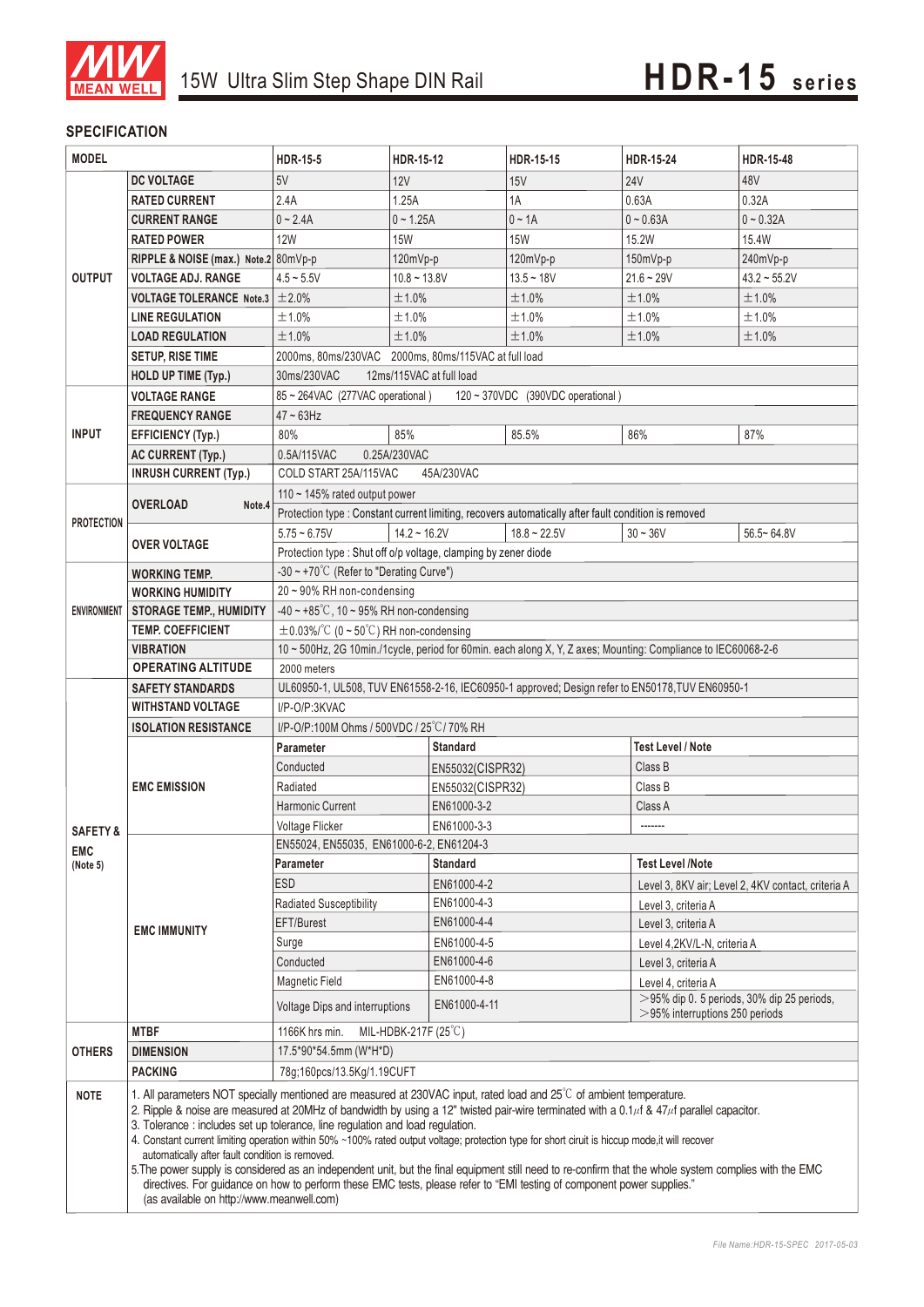